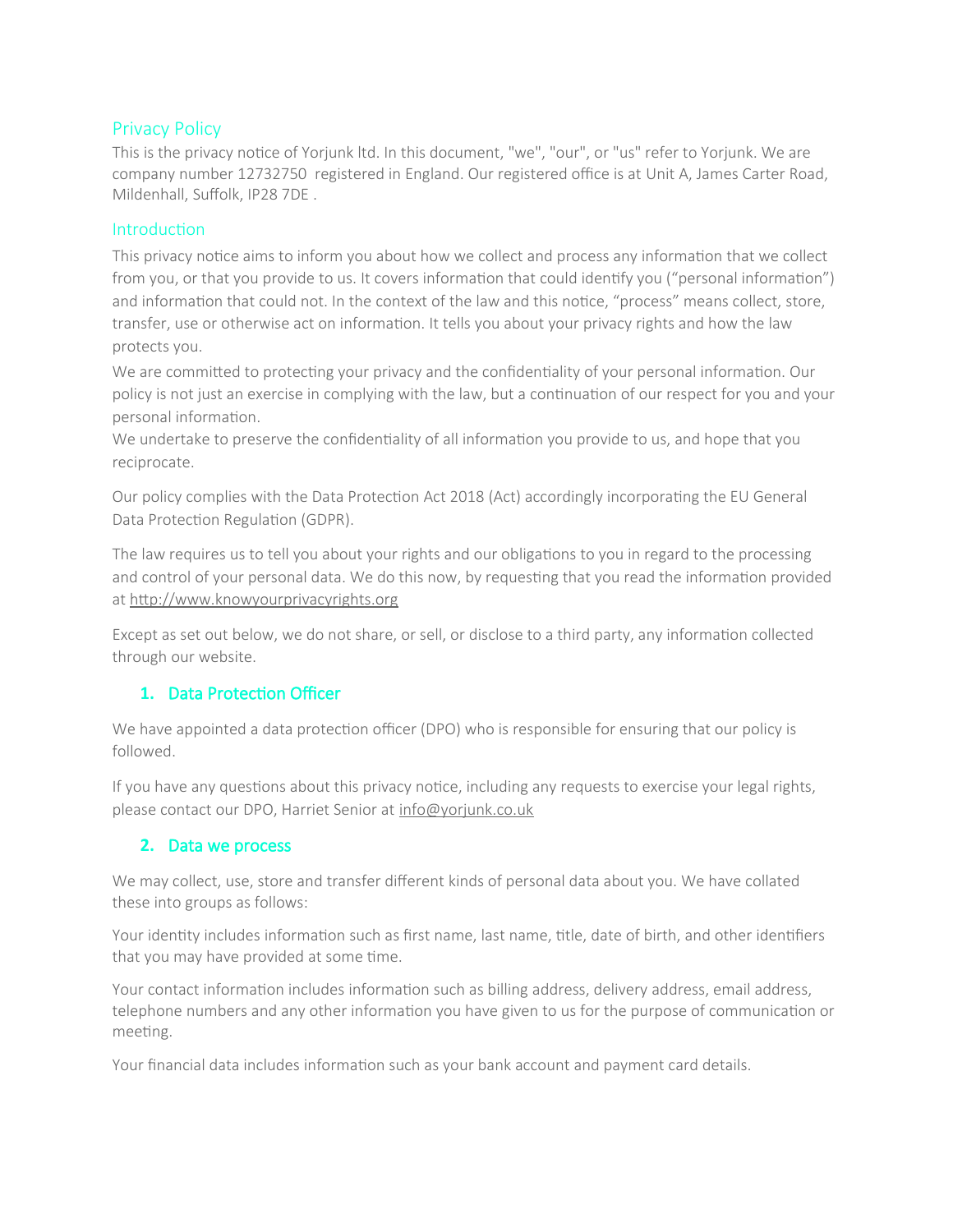Transaction data includes details about payments or communications to and from you and information about products and services you have purchased from us.

Technical data includes your internet protocol (IP) address, browser type and version, time zone setting and location, browser plug-in types and versions, operating system and platform and other technology on the devices you use to access this website.

Your profile includes information such as your username and password, purchases or orders made by you, your interests, preferences, feedback and survey responses.

Marketing data includes your preferences in receiving marketing from us; communication preferences; responses and actions in relation to your use of our services.

We may aggregate anonymous data such as statistical or demographic data for any purpose. Anonymous data is data that does not identify you as an individual. Aggregated data may be derived from your personal data but is not considered personal information in law because it does not reveal your identity.

For example, we may aggregate profile data to assess interest in a product or service.

However, if we combine or connect aggregated data with your personal information so that it can identify you in any way, we treat the combined data as personal information and it will be used in accordance with this privacy notice.

#### **3.** Special personal information

Special personal information is data about your race or ethnicity, religious or philosophical beliefs, sex life, sexual orientation, political opinions, trade union membership, information about your health and genetic and biometric data.

It also includes information about criminal convictions and offences.

We may collect special personal information about you if there is a lawful basis on which to do so.

#### **4.** If you do not provide personal information we need

Where we need to collect personal data by law, or under the terms of a contract we have with you, and you fail to provide that data when requested, we may not be able to perform that contract. In that case, we may have to stop providing a service to you. If so, we will notify you of this at the time.

#### The bases on which we process information about you

The law requires us to determine under which of six defined bases we process different categories of your personal information, and to notify you of the basis for each category.

If a basis on which we process your personal information is no longer relevant then we shall immediately stop processing your data.

If the basis changes then if required by law we shall notify you of the change and of any new basis under which we have determined that we can continue to process your information.

#### **5.** Information we process because we have a contractual obligation with you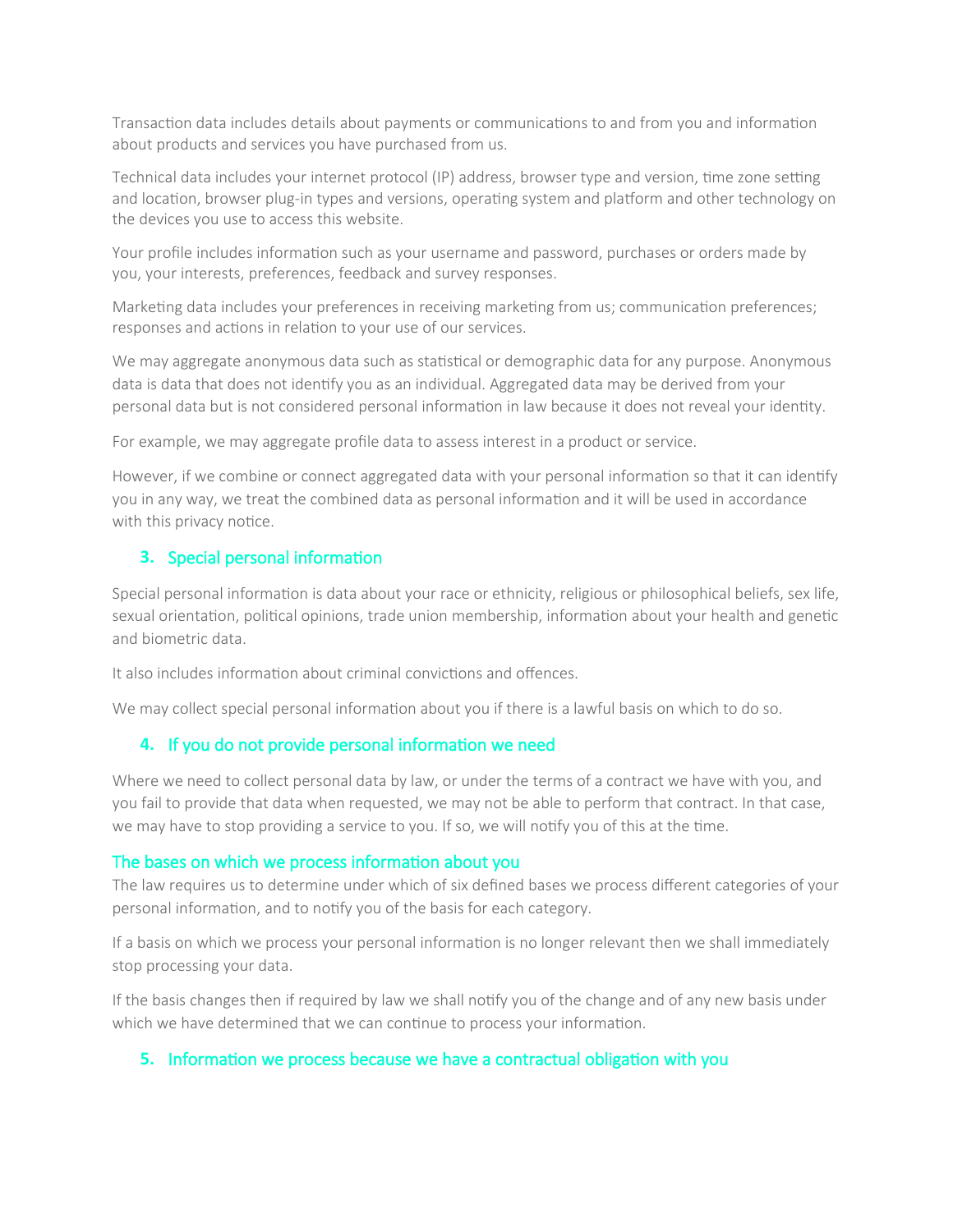When you create an account on our website, buy a product or service from us, or otherwise agree to our terms and conditions, a contract is formed between you and us.

In order to carry out our obligations under that contract we must process the information you give us. Some of this information may be personal information.

We may use it in order to:

- verify your identity for security purposes
- sell products to you
- provide you with our services
- provide you with suggestions and advice on products, services and how to obtain the most from using our website

We process this information on the basis there is a contract between us, or that you have requested we use the information before we enter into a legal contract.

We shall continue to process this information until the contract between us ends or is terminated by either party under the terms of the contract.

## **6.** Information we process with your consent

Through certain actions when otherwise there is no contractual relationship between us, such as when you browse our website or ask us to provide you more information about our business, including job opportunities and our products and services, you provide your consent to us to process information that may be personal information.

Wherever possible, we aim to obtain your explicit consent to process this information, for example, by asking you to agree to our use of cookies.

If you have given us explicit permission to do so, we may from time to time pass your name and contact information to selected associates whom we consider may provide services or products you would find useful.

We continue to process your information on this basis until you withdraw your consent or it can be reasonably assumed that your consent no longer exists.

You may withdraw your consent at any time by instructing us via email on [info@yorjunk.co.uk](mailto:info@yorjunk.co.uk). However, if you do so, you may not be able to use our website or our services further.

# **7.** Information we process for the purposes of legitimate interests

We may process information on the basis there is a legitimate interest, either to you or to us, of doing so.

Where we process your information on this basis, we do after having given careful consideration to:

- whether the same objective could be achieved through other means
- whether processing (or not processing) might cause you harm
- whether you would expect us to process your data, and whether you would, in the round, consider it reasonable to do so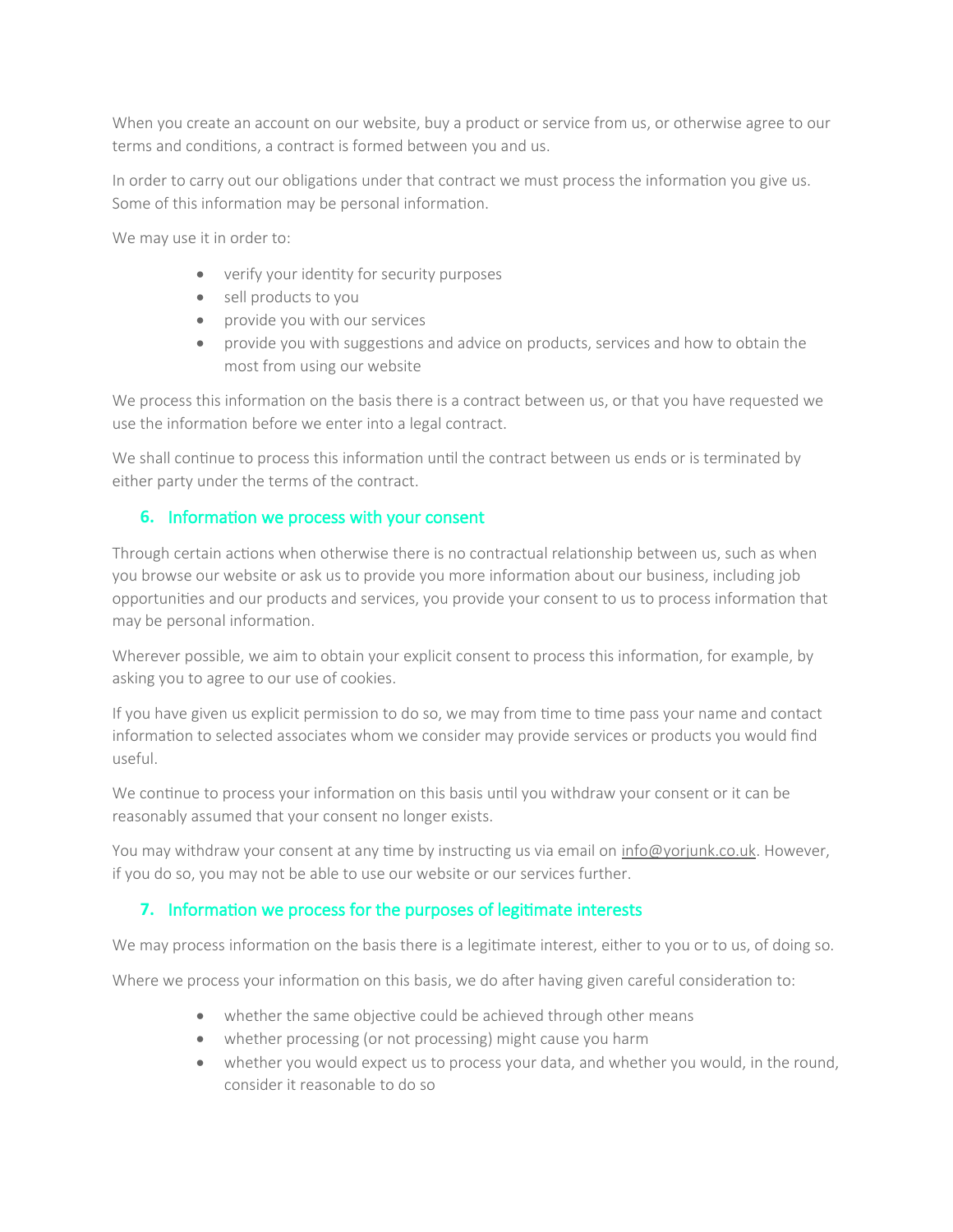For example, we may process your data on this basis for the purposes of:

- record-keeping for the proper and necessary administration of our business
- responding to unsolicited communication from you to which we believe you would expect a response
- protecting and asserting the legal rights of any party
- insuring against or obtaining professional advice that is required to manage a business risk
- protecting your interests where we believe we have a duty to do so

### **8.** Information we process because we have a legal obligation

Sometimes, we must process your information in order to comply with a statutory obligation.

For example, we may be required to give information to legal authorities if they so request or if they have the proper authorisation such as a search warrant or court order.

This may include your personal information.

### Specific uses of information you provide to us

## **9.** Information provided on the understanding that it will be shared with a third party

Our website allows you to post information with a view to that information being read, copied, downloaded, or used by other people.

Examples include:

- posting a message our forum
- tagging an image
- clicking on an icon next to another visitor's message to convey your agreement, disagreement or thanks

In posting personal information, it is up to you to satisfy yourself about the privacy level of every person who might use it.

We do not specifically use this information except to allow it to be displayed or shared.

We do store it, and we reserve a right to use it in the future in any way we decide.

Once your information enters the public domain, we have no control over what any individual third party may do with it. We accept no responsibility for their actions at any time.

Provided your request is reasonable and there is no legal basis for us to retain it, then at our discretion we may agree to your request to delete personal information that you have posted. You can make a request by contacting us at [info@yorjunk.co.uk](mailto:info@yorjunk.co.uk).

### **10.** Complaints regarding content on our website

We attempt to moderate user generated content, but we are not always able to do so as soon as that content is published.

If you complain about any of the content on our website, we shall investigate your complaint.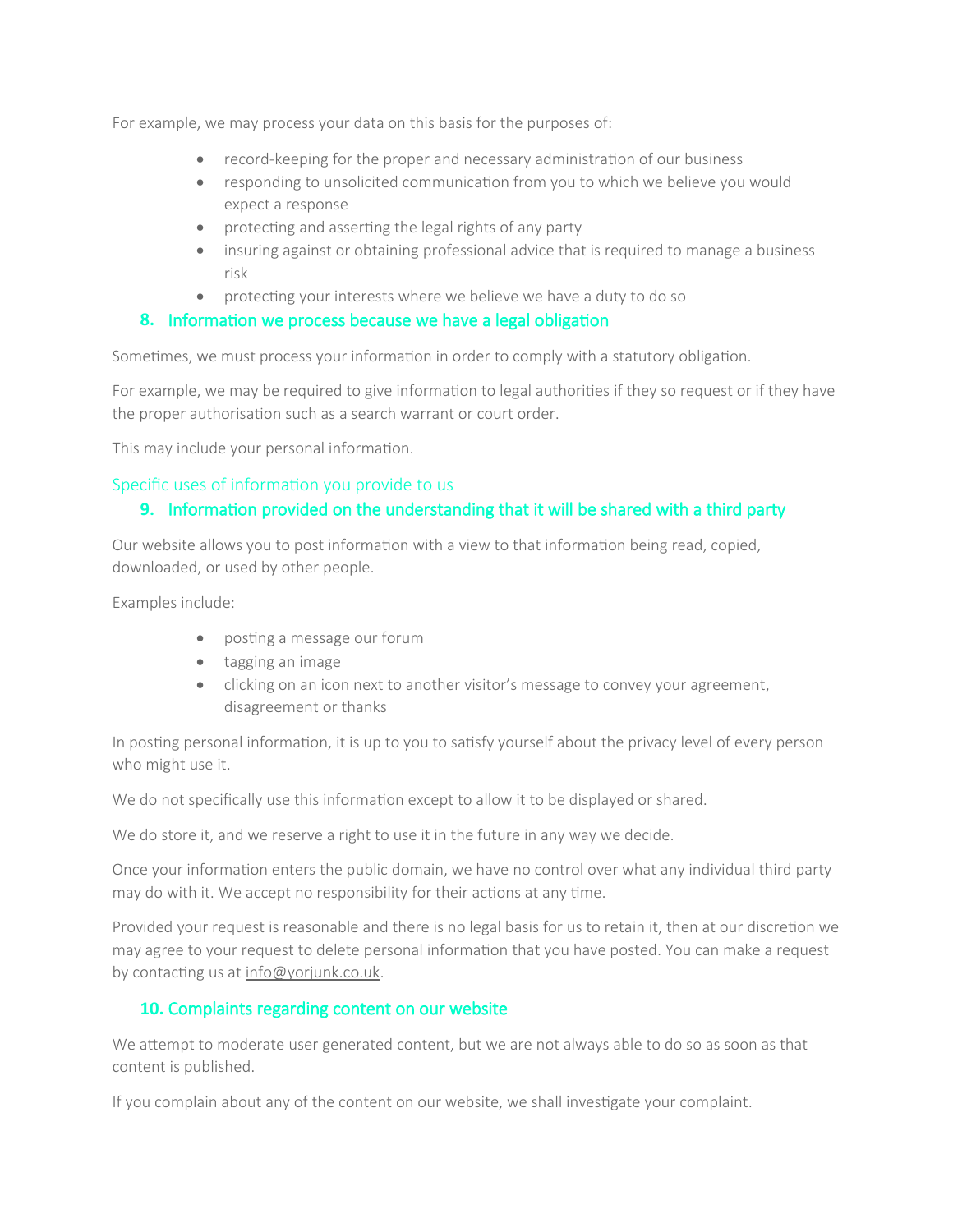If we feel it is justified or if we believe the law requires us to do so, we shall remove the content while we investigate.

Free speech is a fundamental right, so we have to make a judgment as to whose right will be obstructed: yours, or that of the person who posted the content that offends you.

If we think your complaint is vexatious or without any basis, we shall not correspond with you about it.

# **11.** Information relating to your method of payment

We store information about your debit or credit card or other means of payment when you first provide it to us.

We store this payment information at your request in order to make repeat purchasing of goods and services easier next time you visit our website.

We also store it to help us prevent fraud.

We take the following measures to protect your payment information:

- We keep your payment information encrypted on our servers.
- We do not keep all your payment information so as:
	- a.to prevent the possibility of our duplicating a transaction without a new instruction from you;
	- b.to prevent any other third party from carrying out a transaction without your consent
- Access to your payment information is restricted to authorised staff only.
- If we ask you questions about your payment information, we only show the first four OR the last four digits of the debit or credit card number, so that you can identify the means of payment to which we refer.

We automatically delete your payment information after 28 days OR when a credit or debit card expires.

# **12.** Information about your direct debit

When you agree to set up a direct debit arrangement, the information you give to us is passed to our own bank for processing according to our instructions. We do not keep a copy.

We are registered under the direct debit guarantee scheme. This provides for the customer's bank to refund disputed payments without question, pending further investigation. Direct debits can only be set up for payments to beneficiaries that are approved originators of direct debits. In order to be approved, these beneficiaries are subjected to careful vetting procedures. Once approved, they are required to give indemnity guarantees through their banks.

### **13.** Job application and employment

If you send us information in connection with a job application, we may keep it for up to three years in case we decide to contact you at a later date.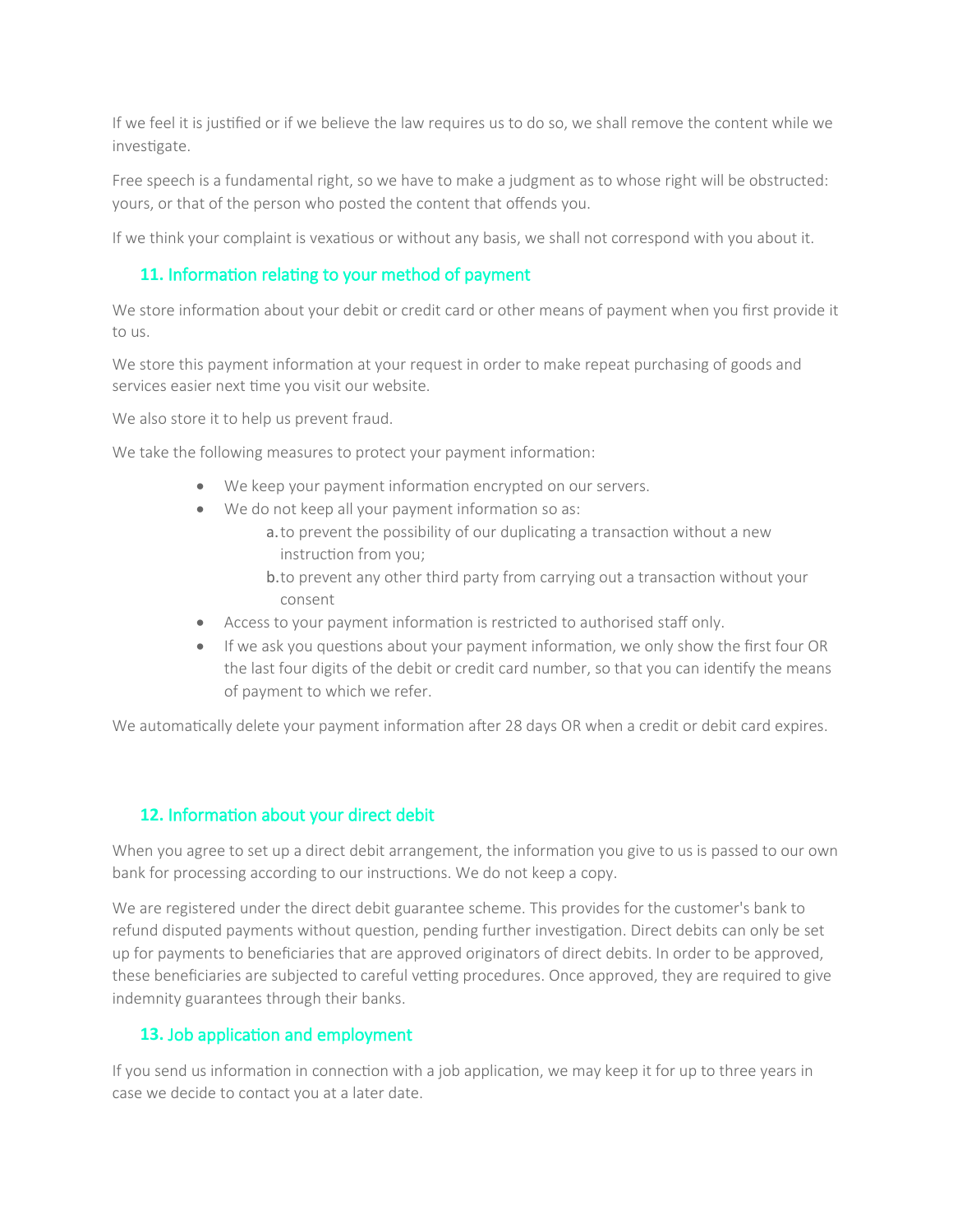If we employ you, we collect information about you and your work from time to time throughout the period of your employment. This information will be used only for purposes directly relevant to your employment. After your employment has ended, we will keep your file for six years before destroying or deleting it.

### **14.** Communicating with us

When you contact us, whether by telephone, through our website or by e-mail, we collect the data you have given to us in order to reply with the information you need.

We record your request and our reply in order to increase the efficiency of our business.

We keep personally identifiable information associated with your message, such as your name and email address so as to be able to track our communications with you to provide a high quality service.

# **15.** Complaining

When we receive a complaint, we record all the information you have given to us.

We use that information to resolve your complaint.

If your complaint reasonably requires us to contact some other person, we may decide to give to that other person some of the information contained in your complaint. We do this as infrequently as possible, but it is a matter for our sole discretion as to whether we do give information, and if we do, what that information is

We may also compile statistics showing information obtained from this source to assess the level of service we provide, but not in a way that could identify you or any other person.

### **16.** Affiliate and business partner information

This is information given to us by you in your capacity as an affiliate of us or as a business partner.

It allows us to recognise visitors that you have referred to us, and to credit to you commission due for such referrals. It also includes information that allows us to transfer commission to you.

The information is not used for any other purpose.

We undertake to preserve the confidentiality of the information and of the terms of our relationship.

We expect any affiliate or partner to agree to reciprocate this policy.

# Use of information we collect through automated systems when you visit our website **17.** Cookies

Cookies are small text files that are placed on your computer's hard drive by your web browser when you visit any website. They allow information gathered on one web page to be stored until it is needed for use on another, allowing a website to provide you with a personalised experience and the website owner with statistics about how you use the website so that it can be improved.

Some cookies may last for a defined period of time, such as one day or until you close your browser. Others last indefinitely.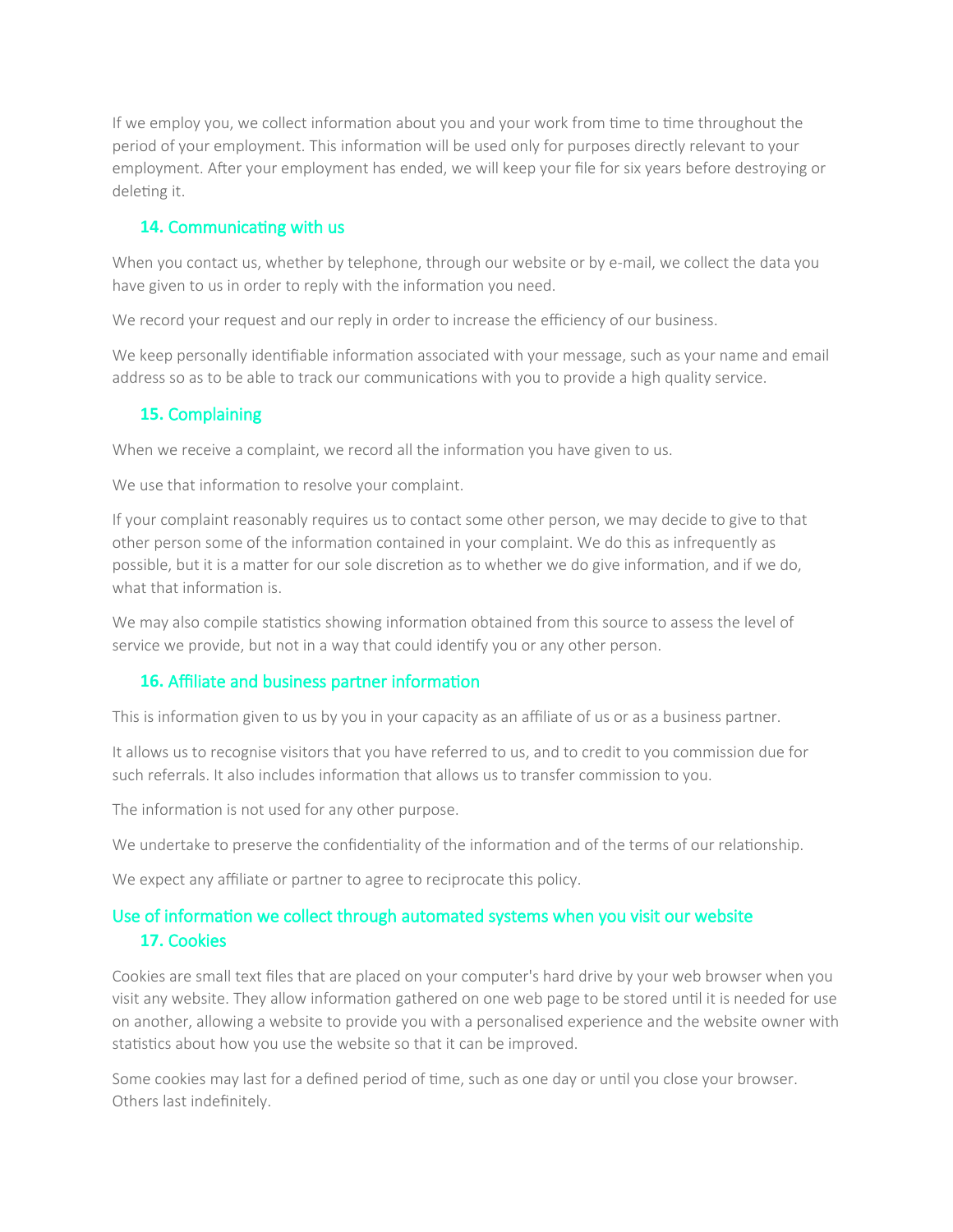Your web browser should allow you to delete any you choose. It also should allow you to prevent or limit their use.

Our website uses cookies. They are placed by software that operates on our servers, and by software operated by third parties whose services we use.

When you first visit our website, we ask you whether you wish us to use cookies. If you choose not to accept them, we shall not use them for your visit except to record that you have not consented to their use for any other purpose.

If you choose not to use cookies or you prevent their use through your browser settings, you will not be able to use all the functionality of our website.

We use cookies in the following ways:

- to track how you use our website
- to record whether you have seen specific messages we display on our website
- to keep you signed in our site
- to record your answers to surveys and questionnaires on our site while you complete them
- to record the conversation thread during a live chat with our support team

### **18.** Personal identifiers from your browsing activity

Requests by your web browser to our servers for web pages and other content on our website are recorded.

We record information such as your geographical location, your Internet service provider and your IP address. We also record information about the software you are using to browse our website, such as the type of computer or device and the screen resolution.

We use this information in aggregate to assess the popularity of the webpages on our website and how we perform in providing content to you.

If combined with other information we know about you from previous visits, the data possibly could be used to identify you personally, even if you are not signed in to our website.

#### **19.** Our use of re-marketing

Re-marketing involves placing a cookie on your computer when you browse our website in order to be able to serve to you an advert for our products or services when you visit some other website.

We may use a third party to provide us with re-marketing services from time to time. If so, then if you have consented to our use of cookies, you may see advertisements for our products and services on other websites.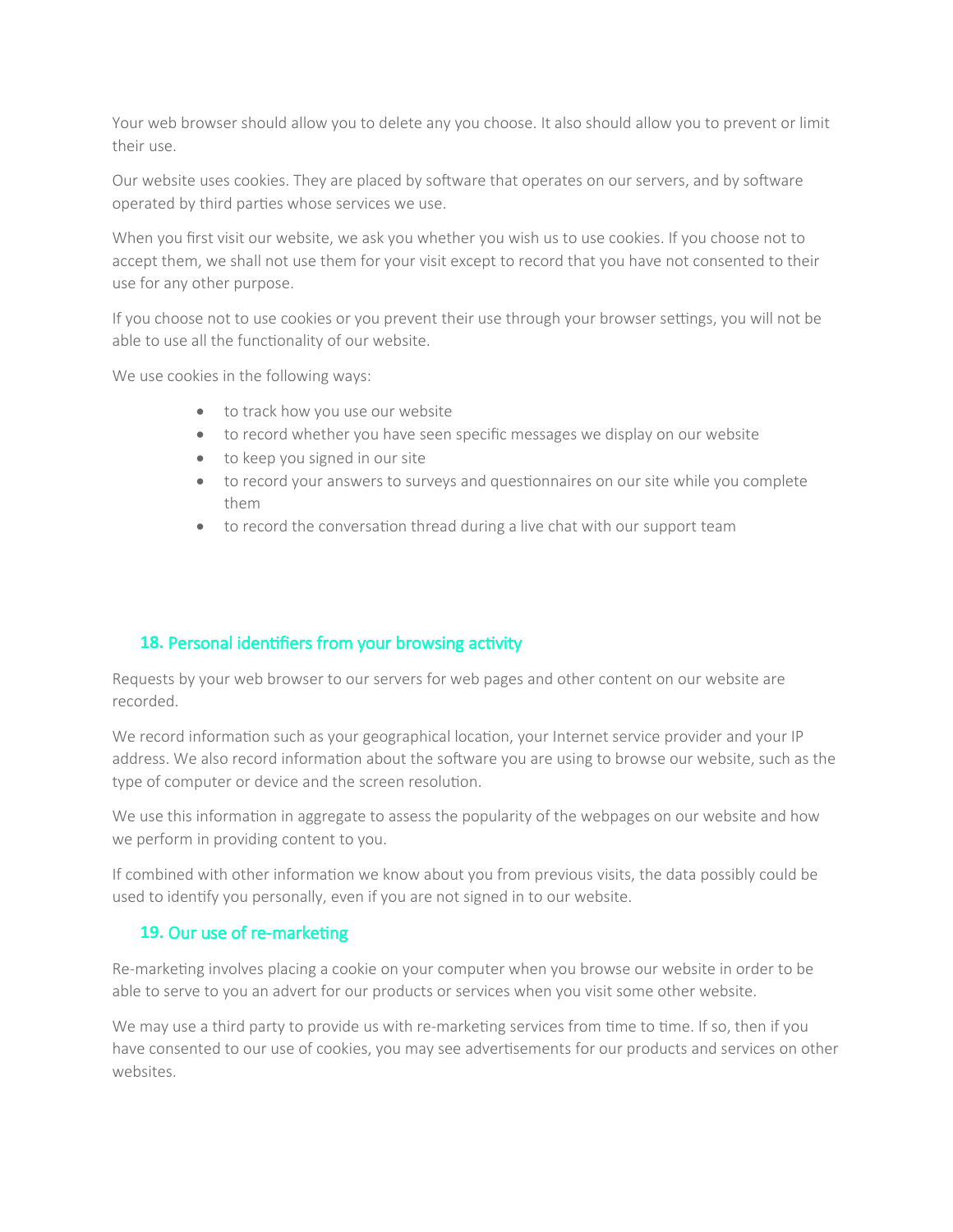# Disclosure and sharing of your information

## **20.** Information we obtain from third parties

Although we do not disclose your personal information to any third party (except as set out in this notice), we sometimes receive data that is indirectly made up from your personal information from third parties whose services we use.

No such information is personally identifiable to you.

## **21.** Third party advertising on our website

Third parties may advertise on our website. In doing so, those parties, their agents or other companies working for them may use technology that automatically collects information about you when their advertisement is displayed on our website.

They may also use other technology such as cookies or JavaScript to personalise the content of, and to measure the performance of their adverts.

We do not have control over these technologies or the data that these parties obtain. Accordingly, this privacy notice does not cover the information practices of these third parties.

# **22.** Credit reference

Our websites are hosted in England.

We may also use outsourced services in countries outside the European Union from time to time in other aspects of our business.

Accordingly data obtained within the UK or any other country could be processed outside the European Union.

For example, some of the software our website uses may have been developed in the United States of America or in Australia.

We use the following safeguards with respect to data transferred outside the European Union:

- the processor is within the same corporate group as our business or organisation and abides by the same binding corporate rules regarding data processing.
- we are certified under an approved certification mechanism as provided for in the Act.

both our organisation and the processor are public authorities between whom there is either a legally binding agreement or administrative arrangements approved by a supervisory to assist in combating fraud, we share information with credit reference agencies, so far as it relates to clients or customers who instruct their credit card issuer to cancel payment to us without having first provided an acceptable reason to us and given us the opportunity to refund their money.

### **23.** Data may be processed outside the European Union

authority in the European Union relating to protection of your information.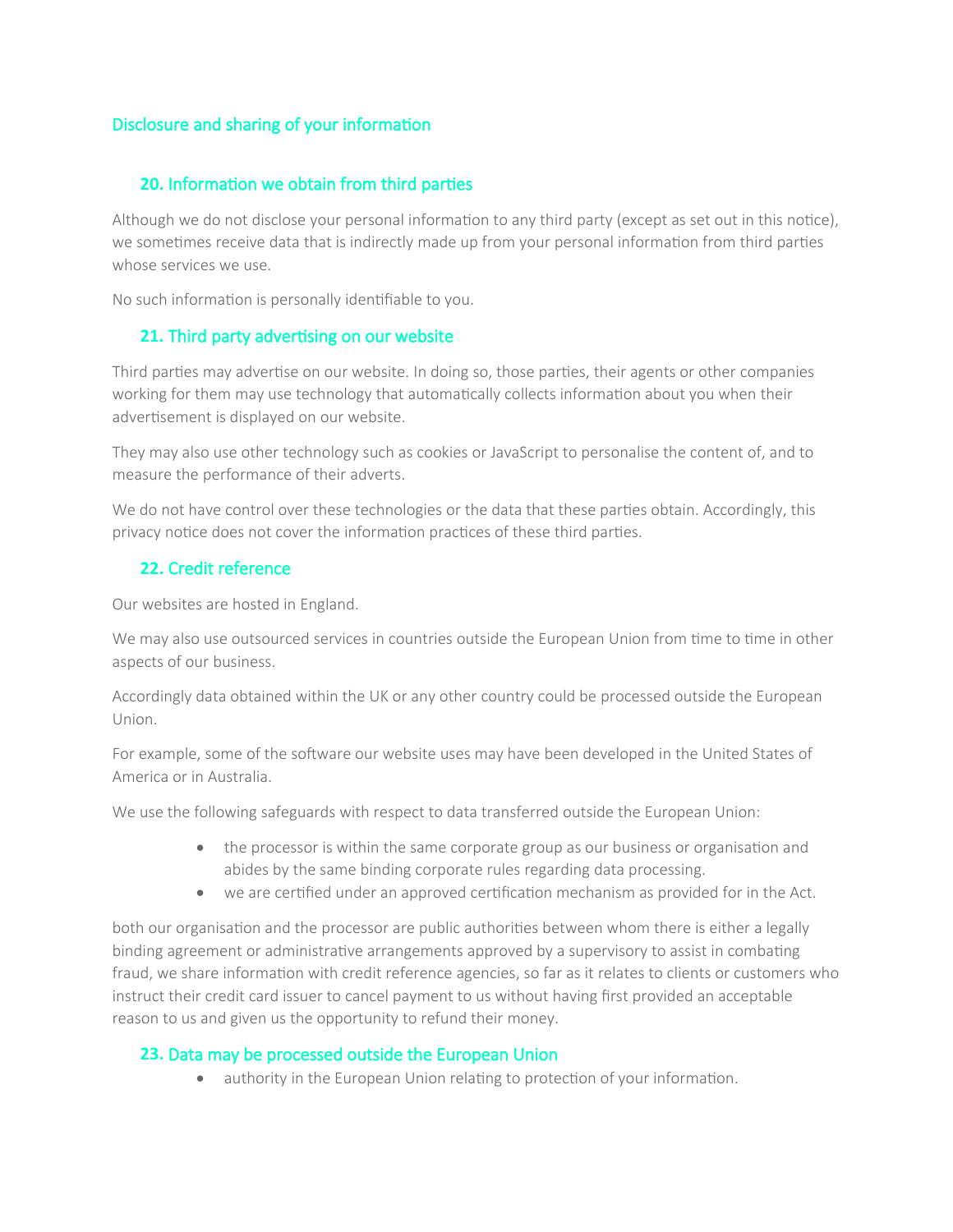#### Control over your own information

W

### **24.** Your duty to inform us of changes

It is important that the personal data we hold about you is accurate and current. Please keep us informed if your personal data changes.

### **25.** Access to your personal information

At any time you may review or update personally identifiable information that we hold about you, by signing in to your account on our website.

To obtain a copy of any information that is not provided on our website you should contact us to make that request.

After receiving the request, we will tell you when we expect to provide you with the information, and whether we require any fee for providing it to you.

## **26.** Removal of your information

If you wish us to remove personally identifiable information from our website, you should contact us to make your request.

This may limit the service we can provide to you.

### **27.** Verification of your information

When we receive any request to access, edit or delete personal identifiable information we shall first take reasonable steps to verify your identity before granting you access or otherwise taking any action. This is important to safeguard your information.

### Other matters

#### **28.** Use of site by children

We do not sell products or provide services for purchase by children, nor do we market to children.

If you are under 18, you may use our website only with consent from a parent or guardian

#### **29.** Encryption of data sent between us

We use Secure Sockets Layer (SSL) certificates to verify our identity to your browser and to encrypt any data you give us.

Whenever information is transferred between us, you can check that it is done so using SSL by looking for a closed padlock symbol or other trust mark in your browser's URL bar or toolbar.

### **30.** How you can complain

If you are not happy with our privacy policy or if you have any complaint then you should tell us on [info@yorjunk.co.uk.](mailto:info@yorjunk.co.uk)